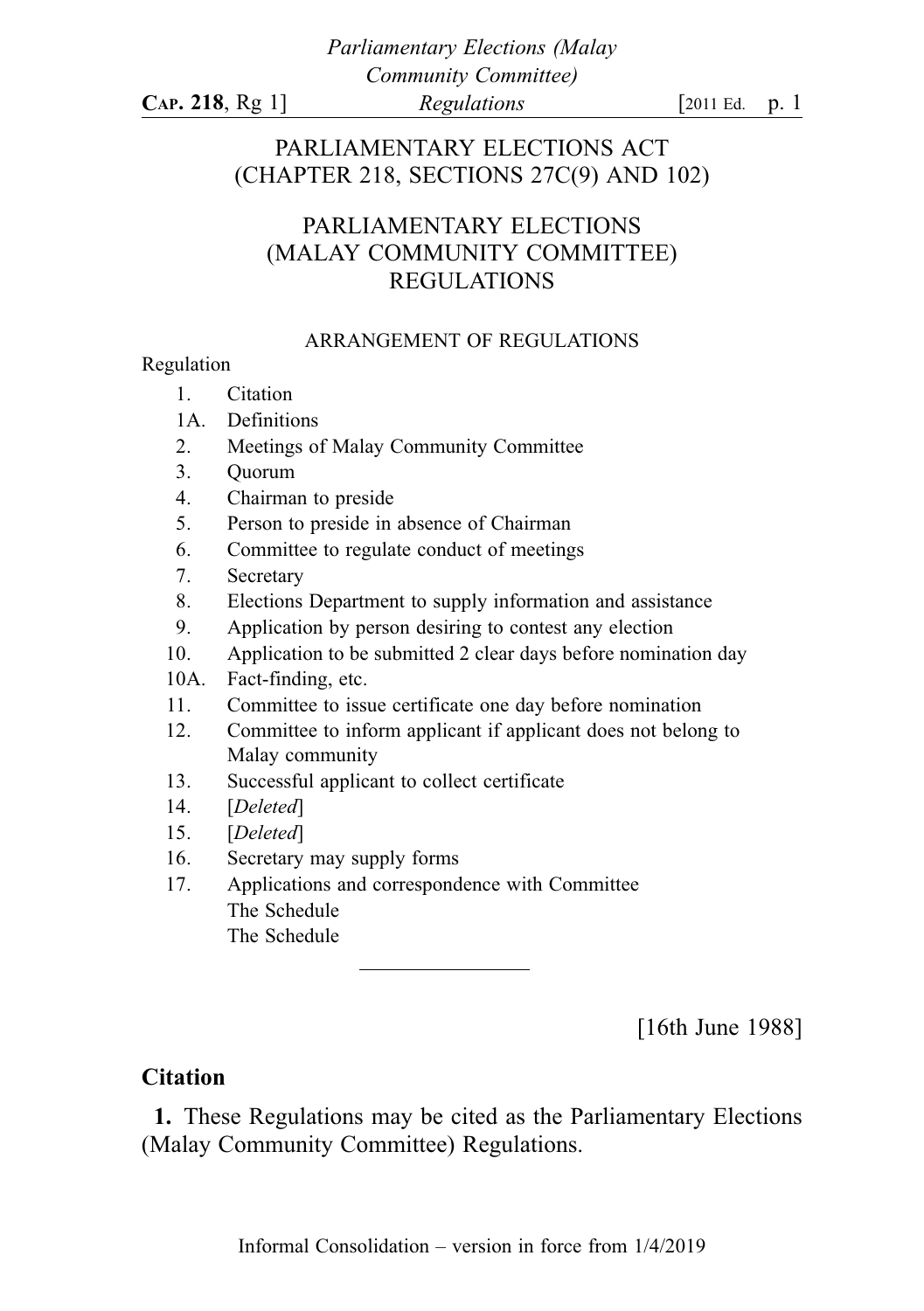## **Definitions**

- 1A. In these Regulations, unless the context otherwise requires
	- "applicant" means a person who applies under section 27A(5) of the Act for a certificate that the person belongs to the Malay community;
	- "Secretary" means the Secretary to the Committee appointed under regulation 7.

[S 235/2019 wef 01/04/2019]

## Meetings of Malay Community Committee

2.—(1) The Malay Community Committee established under section 27C of the Act (referred to in these Regulations as the Committee) shall meet for the despatch of business at such times and places as the Chairman of the Committee may from time to time appoint.

[S 235/2019 wef 01/04/2019]

(2) Unless any member of the Committee objects, the Committee may despatch business without meeting in person if the Chairman of the Committee so directs.

[S 235/2019 wef 01/04/2019]

## **Ouorum**

3. At every meeting of the Committee, 3 members of the Committee shall form a quorum.

## Chairman to preside

4. The Chairman of the Committee shall preside at meetings of the Committee.

## Person to preside in absence of Chairman

5. Where the Chairman of the Committee is absent at a meeting, such member as the members present may elect shall preside at that meeting.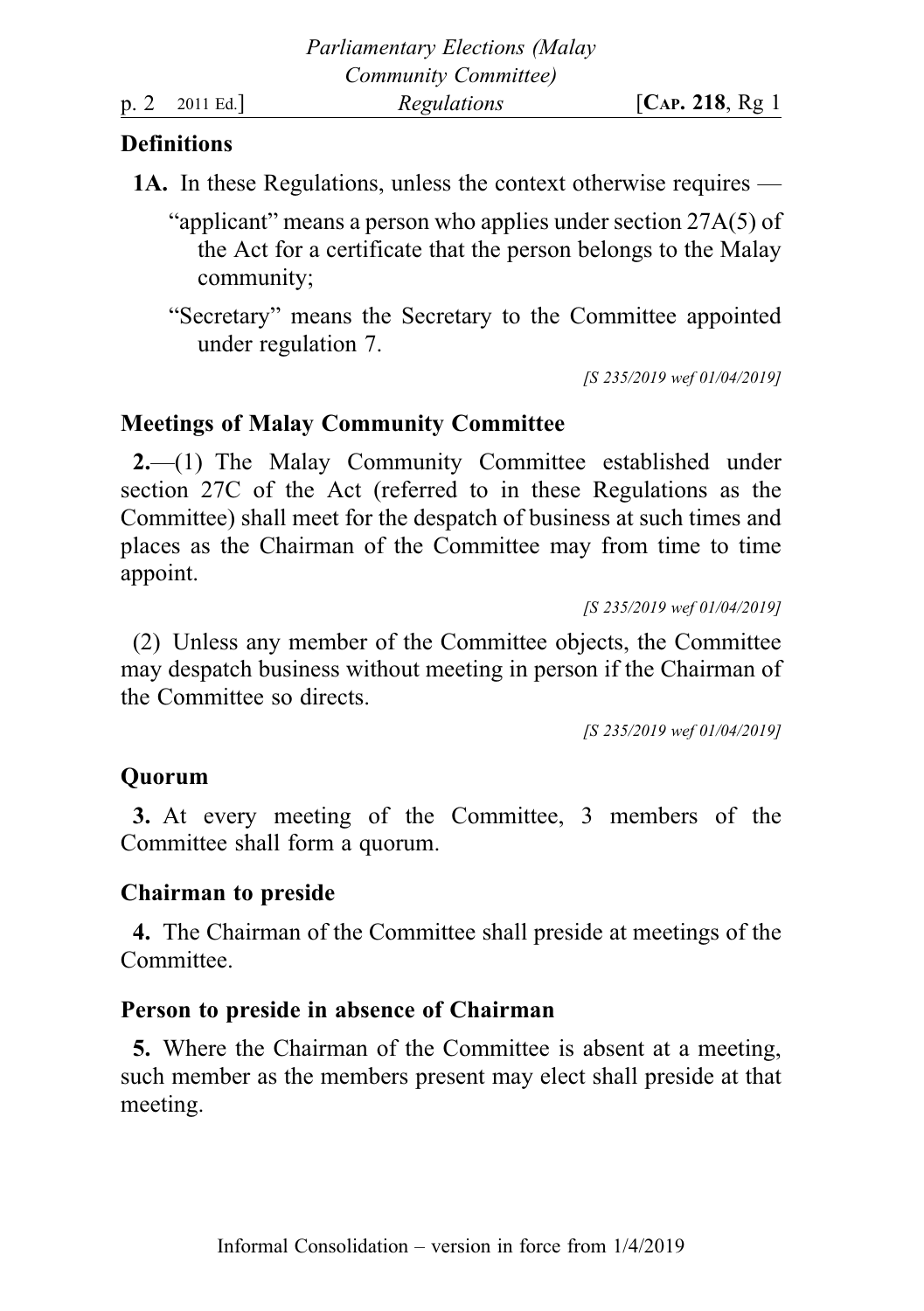## Committee to regulate conduct of meetings

6. The Committee may regulate the conduct of proceedings at its meetings as it thinks fit.

## **Secretary**

7.—(1) The Chairman of the Committee may appoint a public officer to be the Secretary to the Committee.

(2) The Secretary may convey any decision, direction, request or information on behalf of the Committee, and may also perform such other duties as the Chairman of the Committee may assign.

(3) The office of the Secretary is to be at the Elections Department.

[S 235/2019 wef 01/04/2019]

# Elections Department to supply information and assistance

8. The Elections Department shall, at the request of the Committee, supply the Committee with all such information, and provide the Committee with all such assistance as it requires for the purposes of the Act.

# Application by person desiring to contest any election

9. Any person belonging to the Malay community who desires to contest as such a person in any election in any group representation constituency designated under section  $8A(1)(b)(i)$  of the Act shall, at any time after the date of the notice of the writ referred to in section 25 of the Act and at least 2 clear days before the day of nomination, apply to the Committee for a certificate in Form A in the Schedule.

# Application to be submitted 2 clear days before nomination day

10. Every applicant shall ensure that his application under regulation 9 is received by the Committee not later than 2 clear days before the day of nomination.

# Fact-finding, etc.

10A.—(1) The Committee may, for the purposes of determining whether an applicant belongs to the Malay community —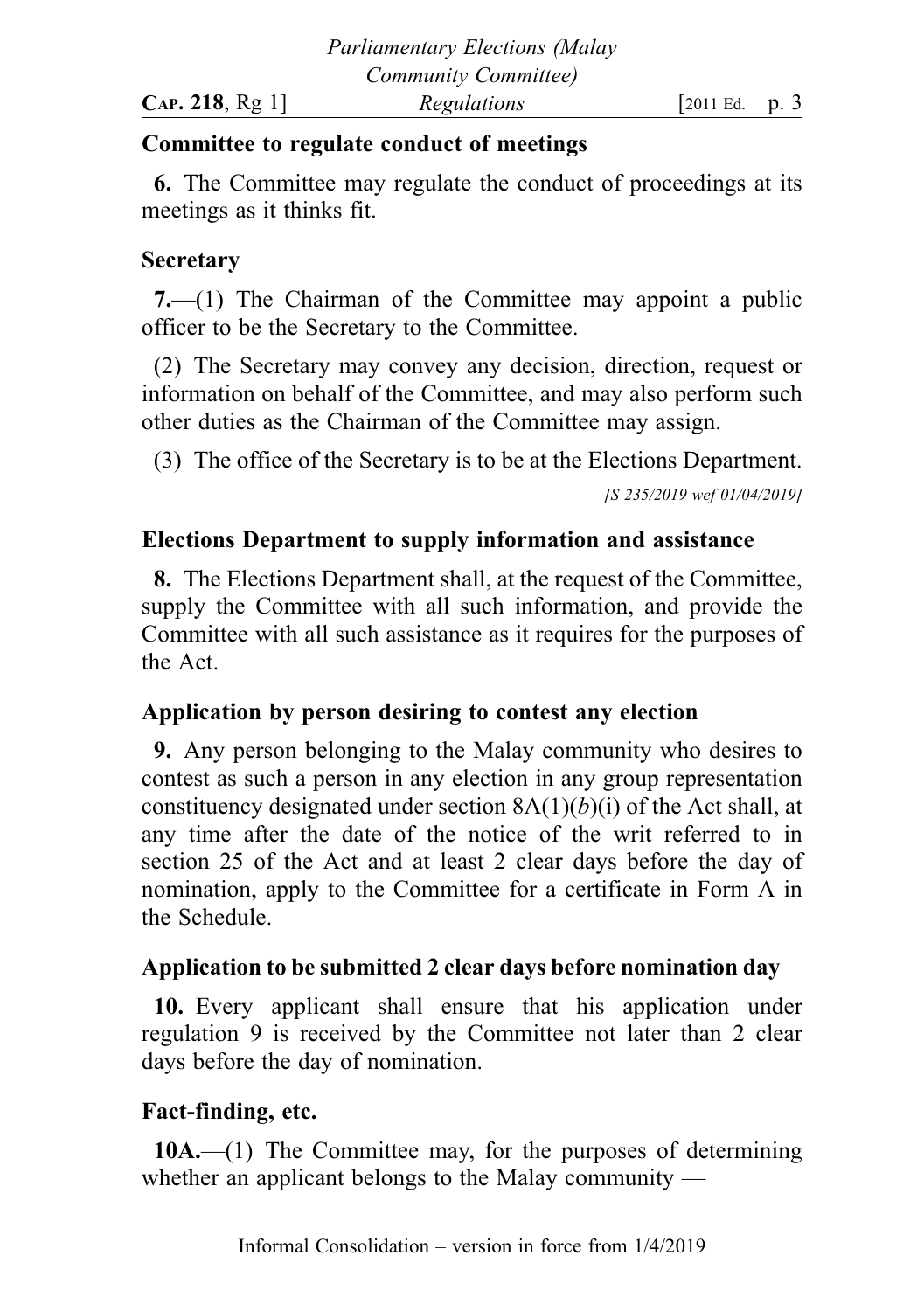- (a) require the applicant to provide further information;
- (b) interview the applicant;
- (c) inform itself on any matter; and
- (d) consult any person.

(2) In determining whether an applicant belongs to the Malay community, the Committee may take into account any refusal by the applicant to provide further information or to be interviewed.

[S 235/2019 wef 01/04/2019]

## Committee to issue certificate one day before nomination

11. Upon receipt of any application under regulation 9, the Committee shall, if it considers that the applicant is a person belonging to the Malay community, as soon as practicable and in any case not later than the day before the day of nomination, issue to the applicant a certificate in Form B in the Schedule certifying that to be the fact.

# Committee to inform applicant if applicant does not belong to Malay community

12. Where the Committee does not consider that an applicant is a person belonging to the Malay community, it shall, as soon as practicable and in any case not later than the day before the day of nomination, inform the applicant accordingly.

# Successful applicant to collect certificate

13. Upon determination of any application, the Committee shall as soon as practicable notify an applicant whose application for a certificate is successful of its decision and the applicant shall collect the certificate issued to the applicant not later than the day before the day of nomination.

[S 235/2019 wef 01/04/2019]

14. [Deleted by S 235/2019 wef 01/04/2019] 15. [Deleted by S 235/2019 wef 01/04/2019]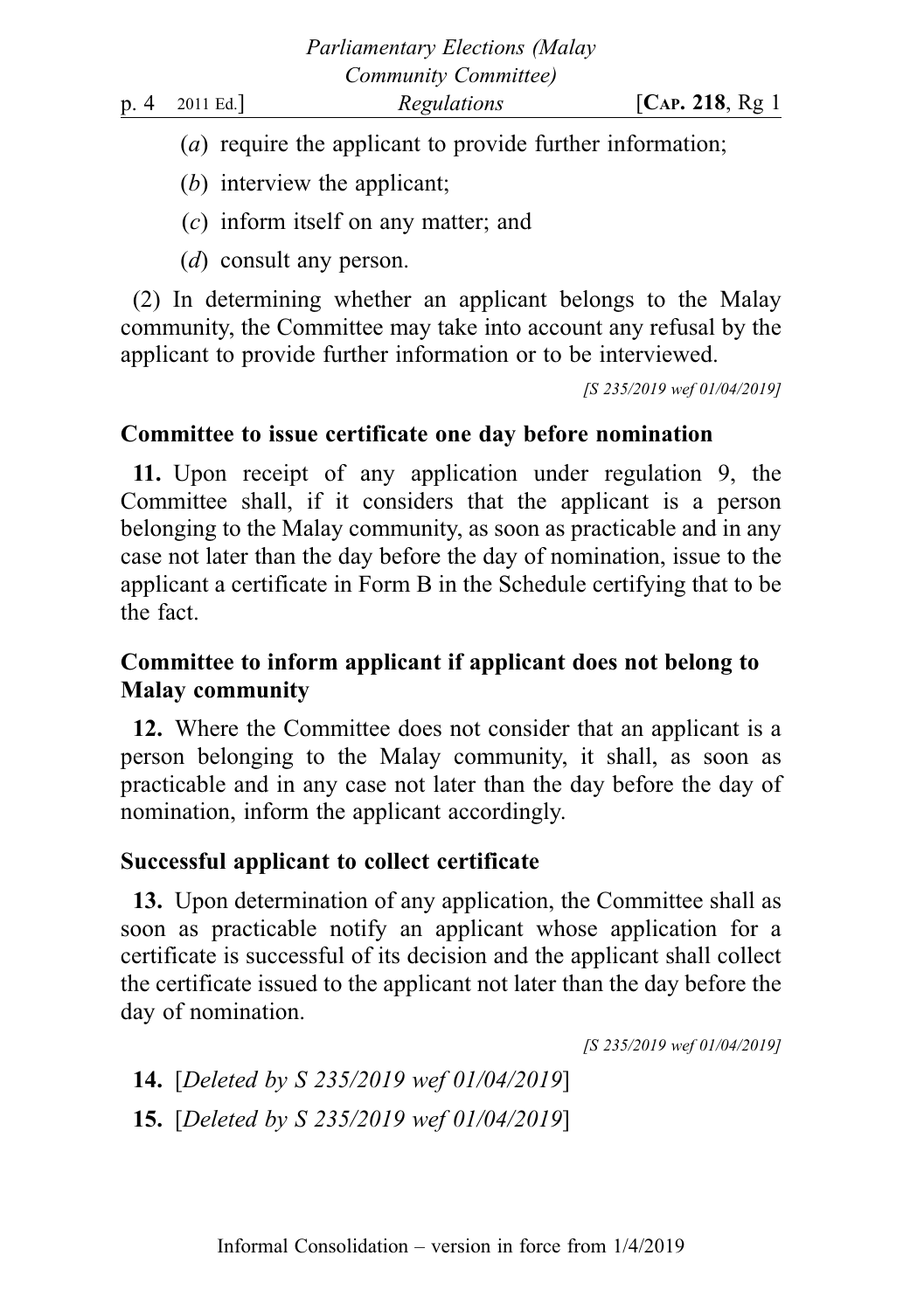### Secretary may supply forms

16. The Secretary may, at any time after the date of the notice of the writ referred to in section 25 of the Act, supply Form A in the Schedule to any person requiring it.

[S 235/2019 wef 01/04/2019]

### Applications and correspondence with Committee

17. For the purposes of these Regulations, all applications to and correspondence with the Committee shall be addressed to the Chairman of the Committee and sent to the Secretary.

[S 235/2019 wef 01/04/2019]

### THE SCHEDULE

#### FORM A

Regulations 9 and 16

#### PARLIAMENTARY ELECTIONS ACT (CHAPTER 218)

#### APPLICATION FOR CERTIFICATE OF MALAY COMMUNITY COMMITTEE

| PARTICULARS OF APPLICANT (as shown in NRIC) |                               |                                       |      |  |
|---------------------------------------------|-------------------------------|---------------------------------------|------|--|
| Name (in block letters)                     |                               | NRIC No.                              |      |  |
| Place of birth                              | Date of birth<br>(DD/MM/YYYY) |                                       | Race |  |
| OTHER PARTICULARS OF APPLICANT              |                               |                                       |      |  |
| Religion                                    | Language(s) spoken            |                                       |      |  |
| Address<br>(for correspondence)             | Contact Number                | Email address<br>(for correspondence) |      |  |
| ADDITIONAL INFORMATION                      |                               |                                       |      |  |

An applicant may submit additional information to support the application. The additional information must be set out in a statutory declaration made by the applicant. The statutory declaration must not exceed 2 pages and must be submitted together with the application.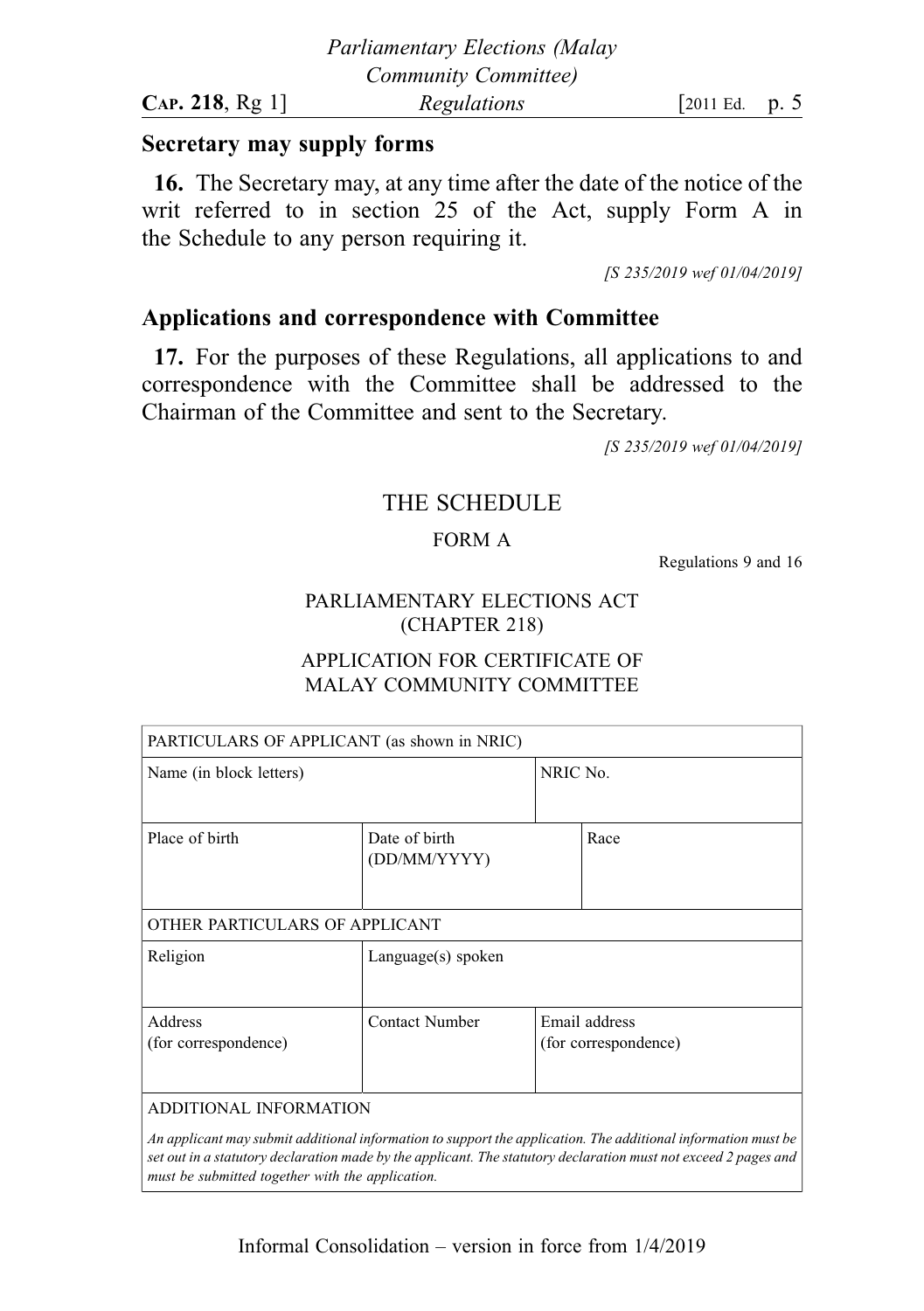### Parliamentary Elections (Malay Community Committee)

p. 6 2011 Ed.] Regulations [CAP. 218, Rg 1]

#### THE SCHEDULE — continued

In accordance with section 27A(5) of the Parliamentary Elections Act, I am applying to the Malay Community Committee for a certificate certifying that I am a person belonging to the Malay community.

My application \*is/is not accompanied by a statutory declaration containing additional information in support of my application.

> ..................................... Date

.............................................................. Signature of Applicant

\*Delete whichever is inapplicable.

#### FORM B

Regulation 11

#### PARLIAMENTARY ELECTIONS ACT (CHAPTER 218)

#### CERTIFICATE OF MALAY COMMUNITY COMMITTEE

To:

From:

(Name of Applicant)

Chairman, Malay Community Committee

In accordance with section 27A(6) of the Parliamentary Elections Act, the Malay Community Committee certifies, for the purposes of the election immediately following the issue of a writ on \_\_\_\_\_\_\_\_\_\_\_\_\_\_, that the abovenamed applicant is a person belonging to the Malay community.

> ..................................... Date

For and on behalf of the Malay Community Committee

> [S 235/2019 wef 01/04/2019] [G.N. Nos. S 147/88; S 353/91]